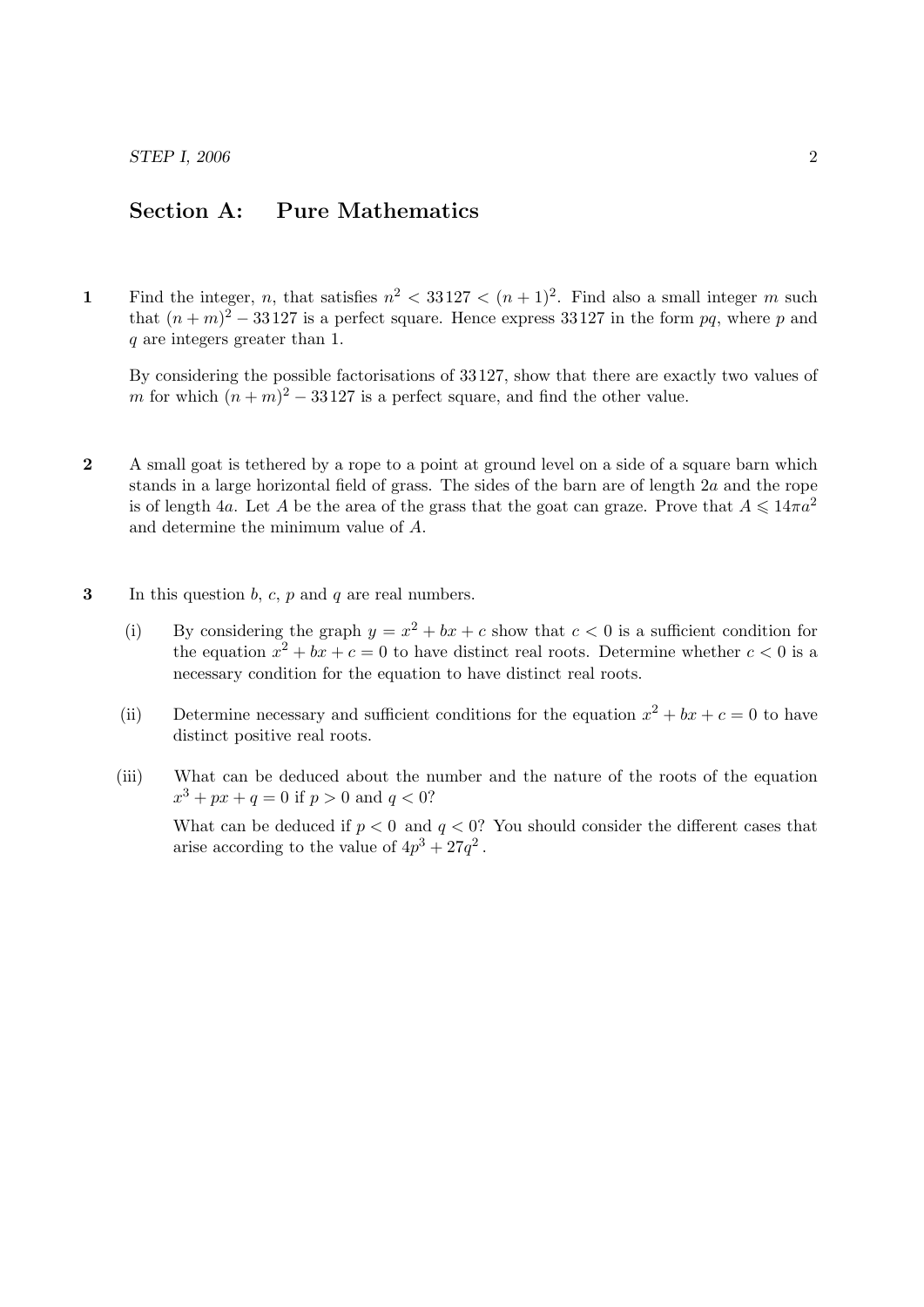4 By sketching on the same axes the graphs of  $y = \sin x$  and  $y = x$ , show that, for  $x > 0$ :

- (i)  $x > \sin x$ ;
- (ii)  $\frac{\sin x}{x} \approx 1$  for small x.

A regular polygon has  $n$  sides, and perimeter  $P$ . Show that the area of the polygon is

$$
\frac{P^2}{4n\tan\left(\frac{\pi}{n}\right)}.
$$

Show by differentiation (treating  $n$  as a continuous variable) that the area of the polygon increases as  $n$  increases with  $P$  fixed.

Show also that, for large n, the ratio of the area of the polygon to the area of the smallest circle which can be drawn around the polygon is approximately 1.

5 (i) Use the substitution  $u^2 = 2x + 1$  to show that, for  $x > 4$ ,

$$
\int \frac{3}{(x-4)\sqrt{2x+1}} dx = \ln\left(\frac{\sqrt{2x+1}-3}{\sqrt{2x+1}+3}\right) + K,
$$

where  $K$  is a constant.

(ii) Show that 
$$
\int_{\ln 3}^{\ln 8} \frac{2}{e^x \sqrt{e^x + 1}} dx = \frac{7}{12} + \ln \frac{2}{3}.
$$

- 6 (i) Show that, if  $(a, b)$  is any point on the curve  $x^2 2y^2 = 1$ , then  $(3a + 4b, 2a + 3b)$  also lies on the curve.
	- (ii) Determine the smallest positive integers M and N such that, if  $(a, b)$  is any point on the curve  $Mx^2 - Ny^2 = 1$ , then  $(5a + 6b, 4a + 5b)$  also lies on the curve.
	- (iii) Given that the point  $(a, b)$  lies on the curve  $x^2 3y^2 = 1$ , find positive integers P, Q, R and S such that the point  $(Pa + Qb, Ra + Sb)$  also lies on the curve.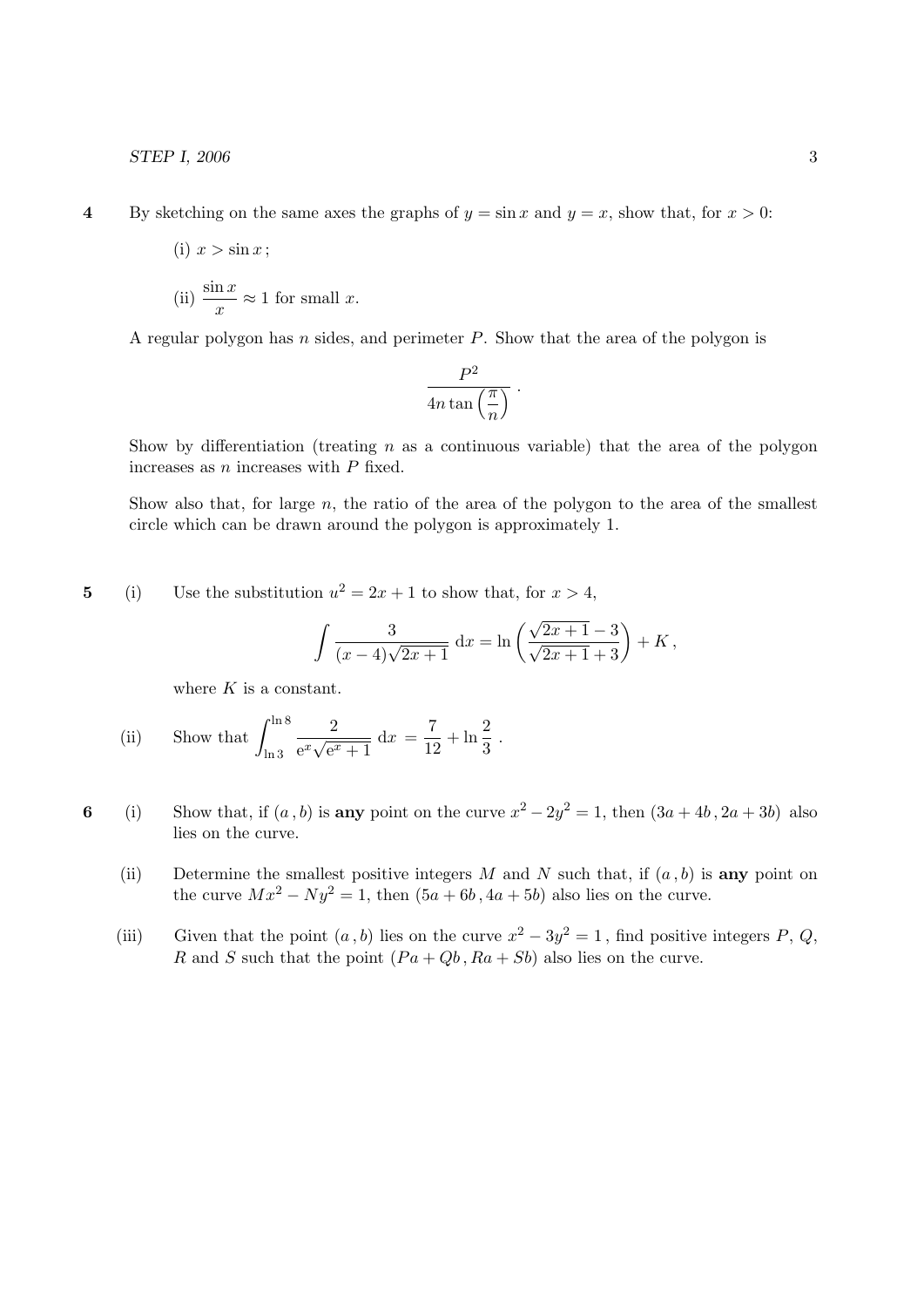## STEP I, 2006 4

7 (i) Sketch on the same axes the functions cosec x and  $2x/\pi$ , for  $0 < x < \pi$ . Deduce that the equation  $x \sin x = \pi/2$  has exactly two roots in the interval  $0 < x < \pi$ . Show that

$$
\int_{\pi/2}^{\pi} \left| x \sin x - \frac{\pi}{2} \right| dx = 2 \sin \alpha + \frac{3\pi^2}{4} - \alpha\pi - \pi - 2\alpha \cos \alpha - 1
$$

where  $\alpha$  is the larger of the roots referred to above.

(ii) Show that the region bounded by the positive x-axis, the y-axis and the curve

$$
y = \left| |e^x - 1| - 1 \right|
$$

has area  $\ln 4 - 1$ .

8 Note that the volume of a tetrahedron is equal to  $\frac{1}{3} \times$  the area of the base  $\times$  the height.

The points O, A, B and C have coordinates  $(0, 0, 0)$ ,  $(a, 0, 0)$ ,  $(0, b, 0)$  and  $(0, 0, c)$ , respectively, where  $a, b$  and  $c$  are positive.

- (i) Find, in terms of a, b and c, the volume of the tetrahedron  $OABC$ .
- (ii) Let angle  $ACB = \theta$ . Show that

$$
\cos \theta = \frac{c^2}{\sqrt{(a^2 + c^2)(b^2 + c^2)}}
$$

and find, in terms of  $a, b$  and  $c$ , the area of triangle  $ABC$ .

Hence show that d, the perpendicular distance of the origin from the triangle  $ABC$ , satisfies

$$
\frac{1}{d^2} = \frac{1}{a^2} + \frac{1}{b^2} + \frac{1}{c^2}.
$$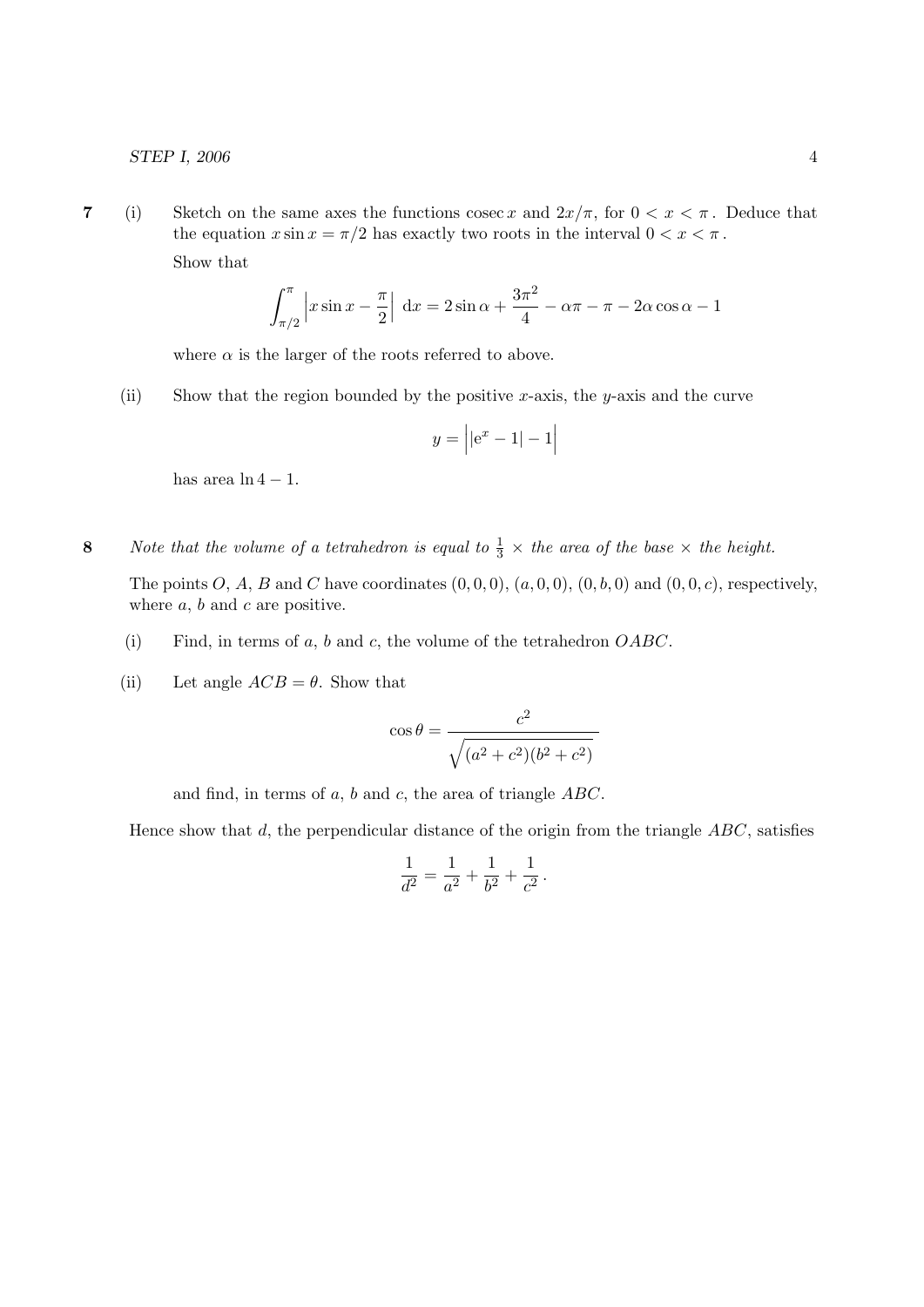## Section B: Mechanics

9 A block of mass  $4 \text{ kg}$  is at rest on a smooth, horizontal table. A smooth pulley P is fixed to one edge of the table and a smooth pulley  $Q$  is fixed to the opposite edge. The two pulleys and the block lie in a straight line.

Two horizontal strings are attached to the block. One string runs over pulley  $P$ ; a particle of mass x kg hangs at the end of this string. The other string runs over pulley  $Q$ ; a particle of mass y kg hangs at the end of this string, where  $x > y$  and  $x + y = 6$ .

The system is released from rest with the strings taut. When the 4 kg block has moved a distance d, the string connecting it to the particle of mass  $x \text{ kg}$  is cut. Show that the time taken by the block from the start of the motion until it first returns to rest (assuming that it does not reach the edge of the table) is  $\sqrt{d/(5g)} f(y)$ , where

$$
f(y) = \frac{10}{\sqrt{6 - 2y}} + \left(1 + \frac{4}{y}\right)\sqrt{6 - 2y}.
$$

Calculate the value of y for which  $f'(y) = 0$ .

10 A particle P is projected in the x-y plane, where the y-axis is vertical and the x-axis is horizontal. The particle is projected with speed V from the origin at an angle of  $45°$  above the positive x-axis. Determine the equation of the trajectory of  $P$ .

The point of projection (the origin) is on the floor of a barn. The roof of the barn is given by the equation  $y = x \tan \alpha + b$ , where  $b > 0$  and  $\alpha$  is an acute angle. Show that, if the particle just touches the roof, then  $V(-1 + \tan \alpha) = -2\sqrt{bg}$ ; you should justify the choice of the negative root. If this condition is satisfied, find, in terms of  $\alpha$ , V and q, the time after projection at which touching takes place.

A particle  $Q$  can slide along a smooth rail fixed, in the x-y plane, to the under-side of the roof. It is projected from the point  $(0, b)$  with speed U at the same time as P is projected from the origin. Given that the particles just touch in the course of their motions, show that

$$
2\sqrt{2}U\cos\alpha = V(2 + \sin\alpha\cos\alpha - \sin^2\alpha).
$$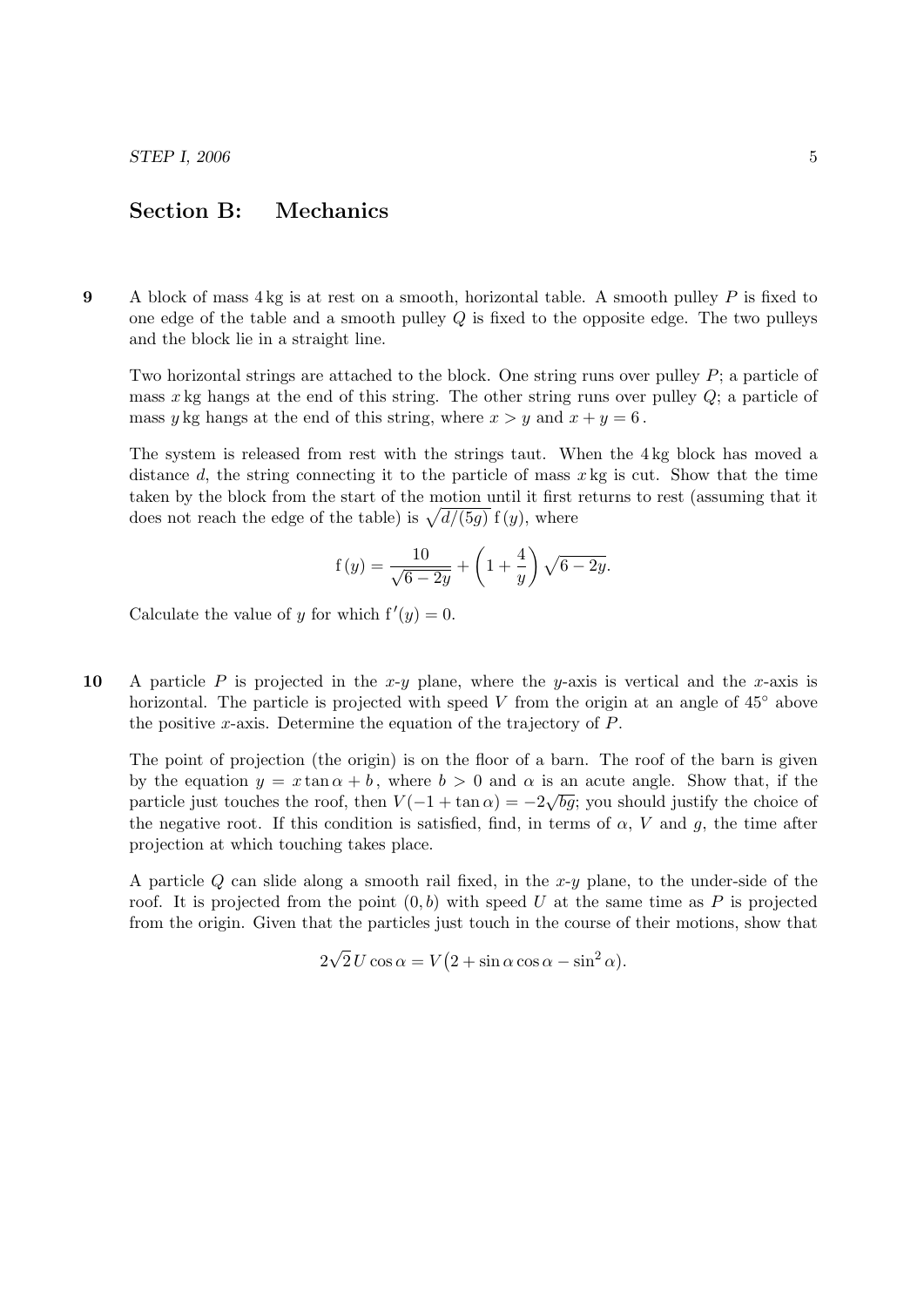- 11 Particles  $A_1, A_2, A_3, \ldots, A_n$  (where  $n \geq 2$ ) lie at rest in that order in a smooth straight horizontal trough. The mass of  $A_{n-1}$  is m and the mass of  $A_n$  is  $\lambda m$ , where  $\lambda > 1$ . Another particle,  $A_0$ , of mass m, slides along the trough with speed u towards the particles and collides with A1. Momentum and energy are conserved in all collisions.
	- (i) Show that it is not possible for there to be exactly one particle moving after all collisions have taken place.
	- (ii) Show that it is not possible for  $A_{n-1}$  and  $A_n$  to be the only particles moving after all collisions have taken place.
	- (iii) Show that it is not possible for  $A_{n-2}$ ,  $A_{n-1}$  and  $A_n$  to be the only particles moving after all collisions have taken place.
	- (iv) Given that there are exactly two particles moving after all collisions have taken place, find the speeds of these particles in terms of u and  $\lambda$ .